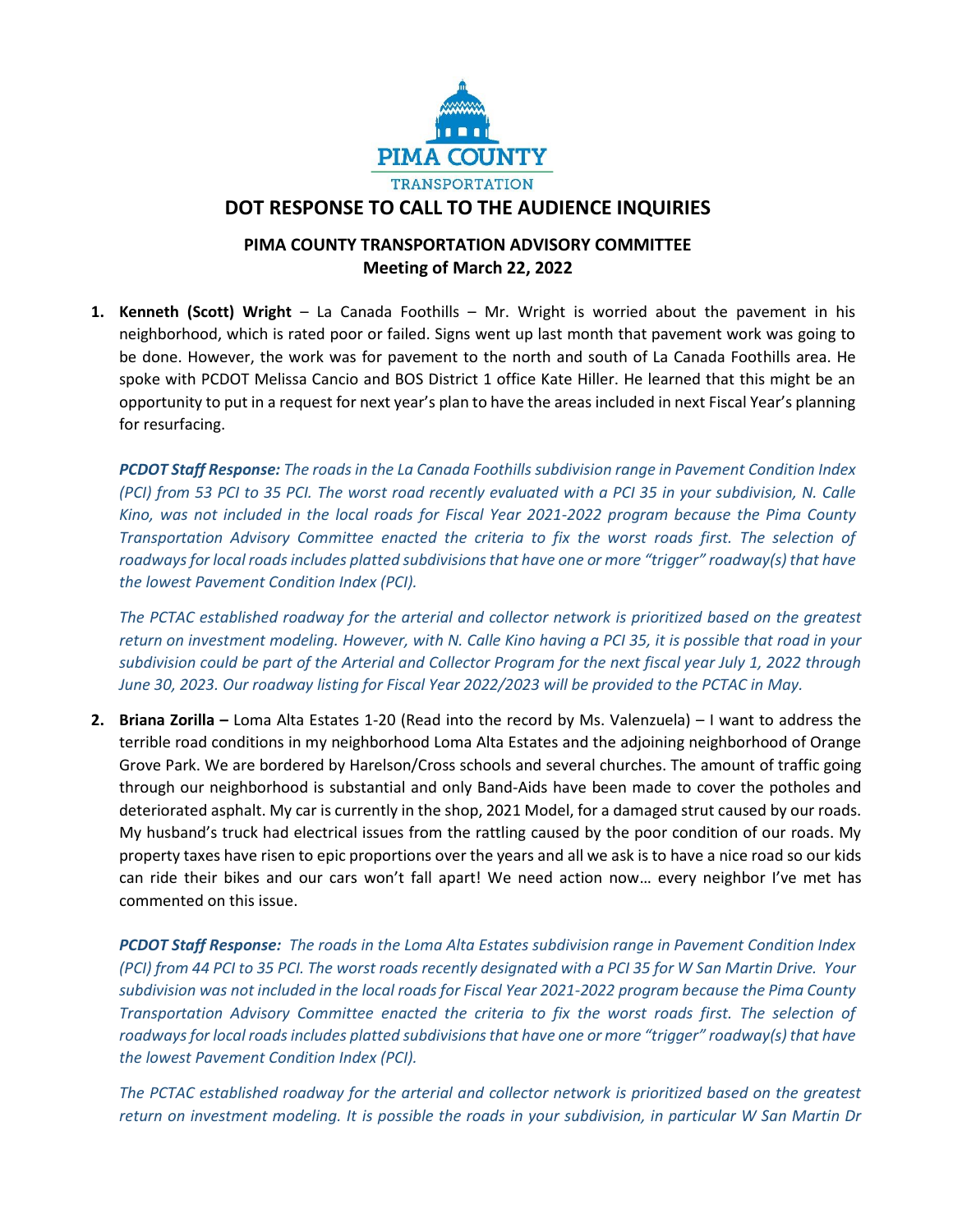*could be part of the Arterial and Collector Program for the next fiscal year July 1, 2022 through June 30, 2023. Our roadway listing for Fiscal Year 2022/2023 will be provided to the PCTAC in May.*

*3.* **Brian Horch –** Recently moved into the area northeast quadrant of Ina and La Canada. For the past two years, there has been a Band-Aid, one pothole after another fixed on that road. I have family that lived in the quad off of Zaragoza and they have had their road resurfaced. I believe our roads handle significantly more traffic and are significantly more in disrepair. As well as out front of the school on the crosswalks, some kids can be injured on the crosswalk. I request that the northeast quad of Ina and La Canada be added as a priority to next year's fiscal cycle for full pavement restoration.

*PCDOT Staff Response: The roads Orange Grove Park subdivision range in Pavement Condition Index (PCI) from 51 PCI to a 37 PCI and are not included in the local roads for Fiscal Year 2021-2022 program. The Pima County Transportation Advisory Committee enacted the criteria to fix the worst roads first. The selection of roadways for local roads includes platted subdivisions that have one or more "trigger" roadway(s) that have the lowest Pavement Condition Index (PCI). Currently, the lowest Pavement Condition Index (PCI) rating for the pavement repair program is a 36 PCI. As we move forward with the program, we will continue with the 36 PCI, then move on to 37 PCI and so forth. In the interim, we will schedule pothole repairs as they are needed. PCDOT will continue working with the PCTAC to coordinate the criteria for roadway repair to ensure all roadways will be improved to be in very good or better condition (PCI 80) by 2030.*

*The PCTAC established roadway for the arterial and collector network is prioritized based on the greatest return on investment modeling. It is possible the roads in your subdivision could be part of the Arterial and Collector Program for the next fiscal year July 1, 2022 through June 30, 2023. Our roadway listing for Fiscal Year 2022/2023 will be provided to the PCTAC in May.*

**4. Scott Rice** – I also live in the Orange Grove park neighborhood off Ina and La Canada on that northeast side. Over the years, we have watched the pothole division do what they can to repair these roads but what ends up happening is that they actually create a bump. It may eliminate the pothole, but it creates this bump and it is extremely rattily. We have a middle school. We have Harrelson Elementary and Cross. We have four churches. The Church of Latter Day Saints is extremely busy on the main drag of La Oesta, which gets multiple busses a day feeding into the elementary and the middle schools, including after school events such as sports events. Heavily trafficked areas including the stretch of San Martin that goes from all the way across that entire Orange Grove Park neighborhood is heavily trafficked with school busses. There is also a community pool. There is a lot of traffic. The road is pretty atrocious. I would challenge any one of you - you can look at Google satellites - to go take a drive and take a look at it. I work in the community here and get a chance to go into all these neighborhoods. I see some of the really bad roads that we have. I am looking at the map of some of the roads that have been completed, they needed it. Being involved in the community especially on the northwest side here, some of the roads really needed it but I can tell you that Harrelson area, the San Martin Drive, Ellison, and Orange Grove Park neighborhood is in disarray and definitely needs to be on a list. There is also washes off Rosario that run across and wash out the roads. The pothole division is constantly there, it is a nuisance for the neighborhood. The crosswalk at Harelson elementary right there at the quad, I stand there to pick up my sons. I watch kids trip when they're not paying attention. Just the crosswalk alone is that bad. So whatever it takes to not chip seal but get that actually repaired the appropriate way which we've seen done just across on the west side of la Canada and we are just on the east side. I want to voice my opinion for that neighborhood. It's pretty bad, go take a look. It's heavily